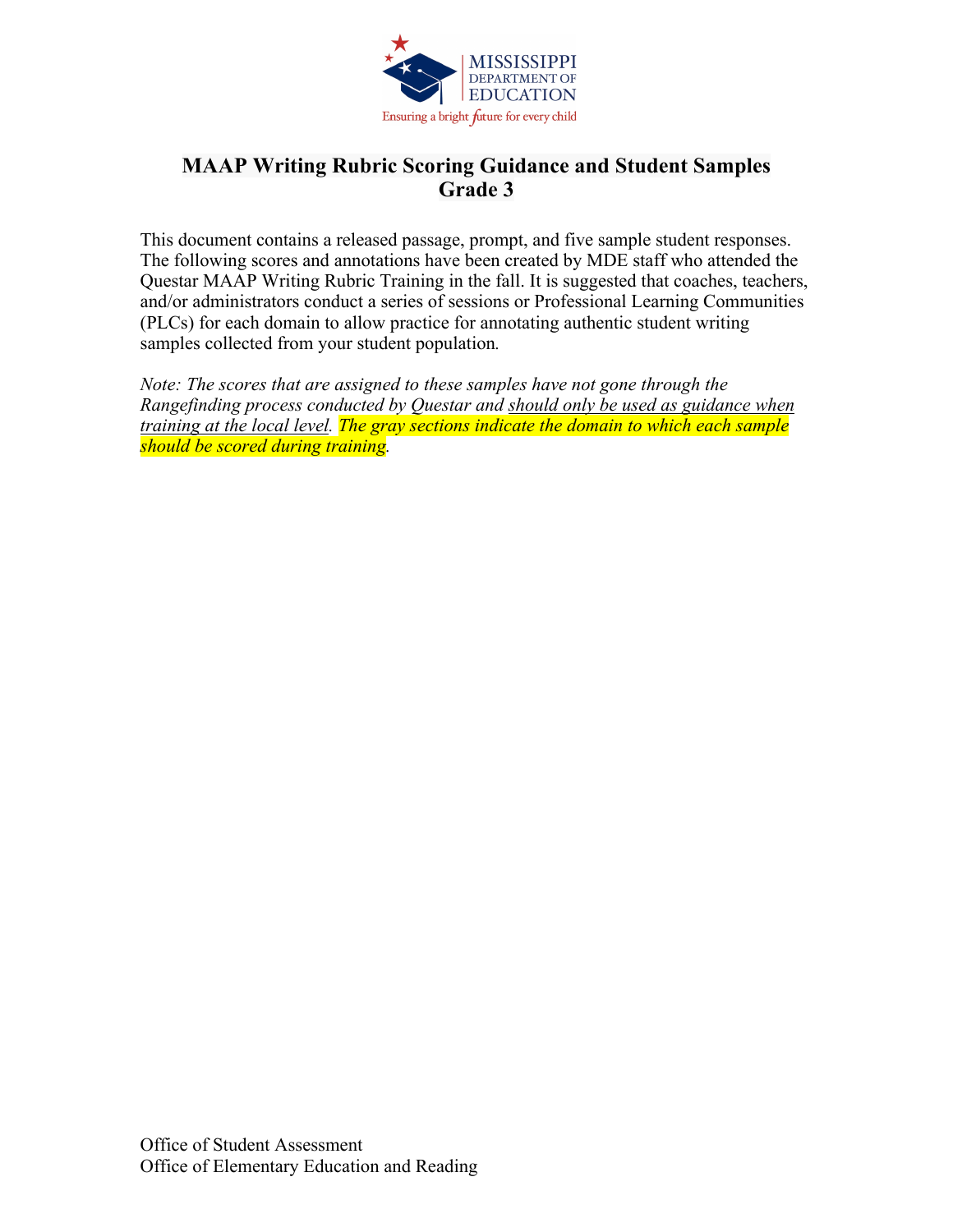# **Rescuing Miracle**

by Rhonda H. Rucker, M.D.

# A sick and starving cub got better with the help of a teddy bear.

- $\mathbf{1}$ On a June day in Arkansas, some fishermen saw a bear cub in a tree. Hours went by, and the cub's mother didn't return. So the fishermen called wildlife biologist Rick Eastridge.
- The bear cub was sick and starving. He weighed only five pounds and his  $\overline{2}$ eyes were matted shut. Eastridge called Lisa Stewart, who works at Appalachian Bear Rescue in Tennessee. Appalachian Bear Rescue helps injured wild bears and cubs who have lost their mothers.
- 3 "I always make room for a new cub," says Stewart. She named the bear Miracle because she "thought it was a miracle he had survived!"

### **Ears and Applesauce**

- $\overline{4}$ When the bear cub arrived, Stewart cleaned his eyes and put him in a house by himself. If cubs are very young, they must be bottle fed. Since Miracle was already five months old, Stewart gave him bowls of food instead. In another bowl was a special formula, similar to a bear mother's milk.
- 5 Sometimes, Miracle would poke his head out of his house and take a lap of formula or a bite of food. But he wasn't eating very much.
- 6 Miracle was too weak to be with other bears. So Stewart gave him a teddy bear named Buddy. Miracle adopted Buddy right away. He took it into his house and covered it with straw. He fed Buddy, too. Stewart often found the teddy bear covered in formula and berries and its ears full of apple chunks. Now that Miracle had Buddy, he came out of his house more often and wanted to eat.

# **Into the Wild**

- $\overline{7}$ After two months, Stewart introduced Miracle to other bears so they could learn from one another. She avoided any direct contact with Miracle and the other bears. Stewart wanted to make sure they stayed afraid of humans so they could go back into the wild again. She hid behind a fence and threw food over the top. The bears hunted for this food as they would soon do in the wild.
- 8 Five months later, Rick Eastridge returned to pick up a healthy 90-pound Miracle and another bear from Arkansas named Rocky. Eastridge loaded the bears into bear boxes on his truck and transported them back to their wild habitat. As soon as the bear boxes were opened, the two cubs ran for the woods where they belonged.

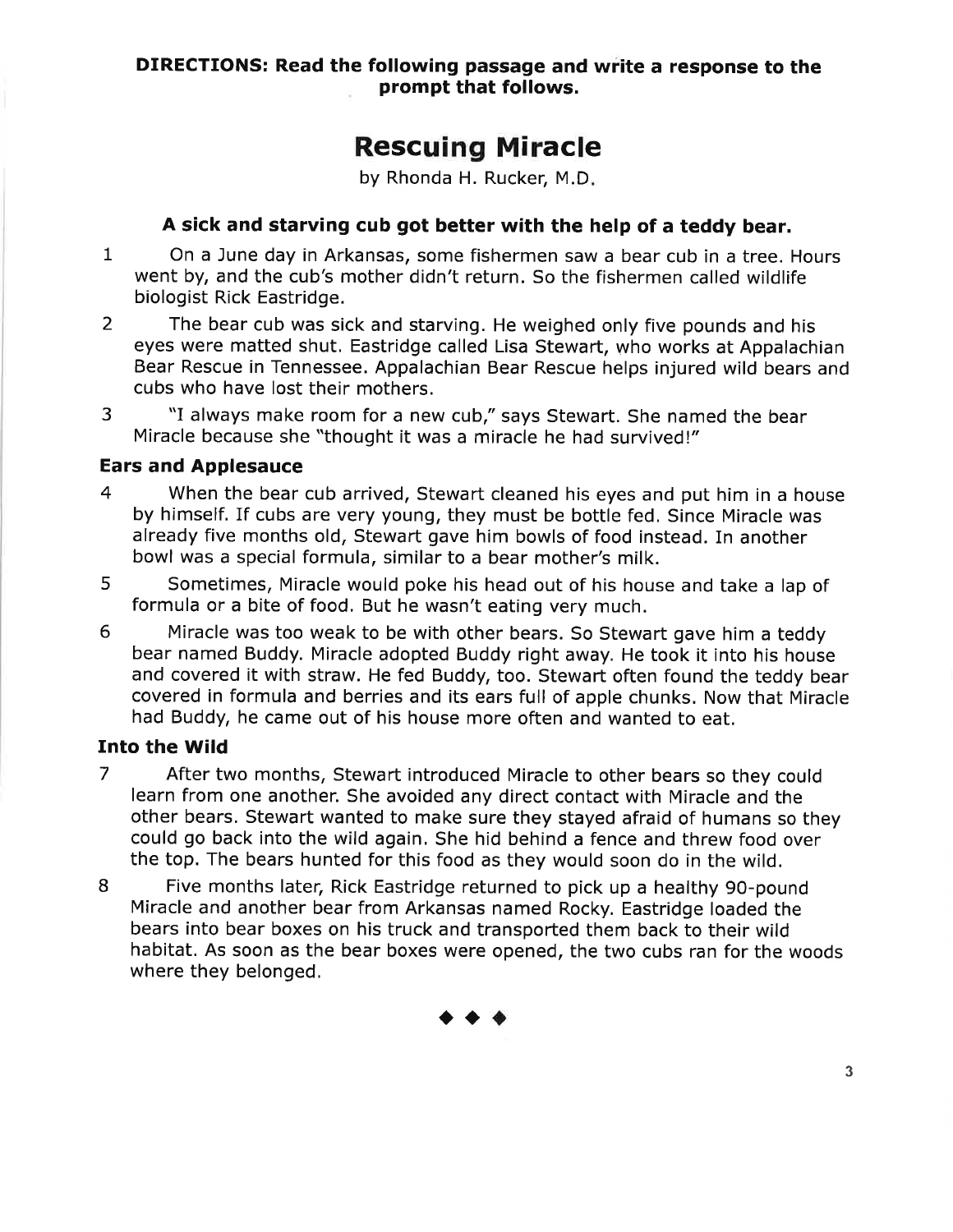**Bibliography Information:** 

"Rescuing Miracle" by Rhonda H. Rucker, M.D., February 2013, Highlights for Children. www.highlightskids.com

Read the prompt below and then write your response.

You have read an article about a bear who is cared for by a wildlife biologist. Write an informational piece describing how Lisa Stewart helps Miracle the bear cub return to the wild. Use examples from the passage in vour explanation.

Your writing will be scored based on the development of ideas, organization of writing, and language conventions of grammar, usage, and mechanics.

Please write your response within the lined boxes on pages 5 through 9.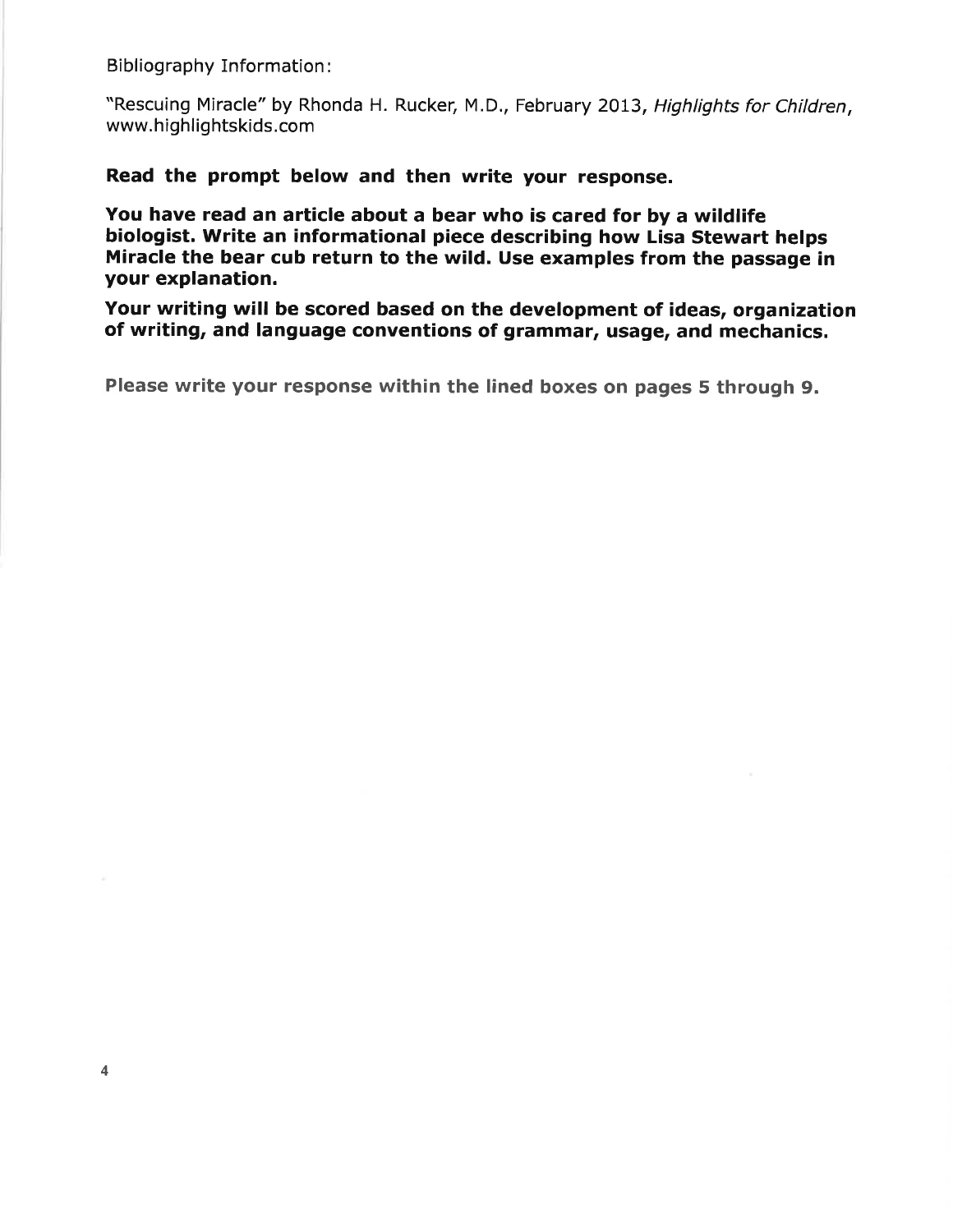

# **MAAP Writing Rubric Scoring Guidance and Student Samples Grade 3**

#### **Standard: W.3.2**

Write informative/explanatory texts to examine a topic and convey ideas and information clearly.

**Prompt:** You have read an article about a bear who is cared for by a wildlife biologist. Write an informational piece describing how Lisa Stewart helps Miracle the bear cub return to the wild. Use examples from the passage in your explanation.

#### **Sample Student Responses**

#### **Sample A**

I have read an article about a bear who is cared for by a wildlife biologist. Lisa stewart helped this sick and sravting cud. Let me tell you how Lisa stewart helped this cub get back to the wild. To start,On a June day in Arkansas, fisherman saw a cub.so arfter hours when the mother did'nt re turn so the fisherman called a wildlife biologist,Rick Eastidge. Futher,the cub was very sick and stavring . he had only weighed five pounds and his eyes were matted shut . Eastrdgehad called Lisa stewart,who works at Appalachian. The last reson, when the cub arrived, stewart cleaned his eyes and then she put him in his own little house by himself. Miracle wold poke his head sometimes so he can eat . But he only eats a little ,then miracle had adoted buddy, stewart wanted to makke sure they stayed afraied of homans . And soon Miracle an a anthoer cub was back in the wild again. To cunclued,this is how Lisa stewart helped Miracle.

#### **Sample B**

Even wild animals need help. In the passage ''Rescuing Miracle'' a bear cub is cared for by wildlife biologist Lisa Stewart. let me tell you how she helps the bear. first ,Lisa helped Miracle by giving him just one teddy bear so he could have a friend next, she fed him to help him get stronger and introduced him to other bears to learn new things.she made him feel better now he's in the wildlife where he belongs i think Lisa did a good job. to conclude this is how Lisa helped Miracle.

#### **Sample C**

In this story she took the bear cub in the house so she can fed him every time he get up he go outside.the bear cub went back into the wild because a transported truck came to pick Miracle up and another cub name rocky and rocky was hunting for food.but they had a good time together and Miracle survived.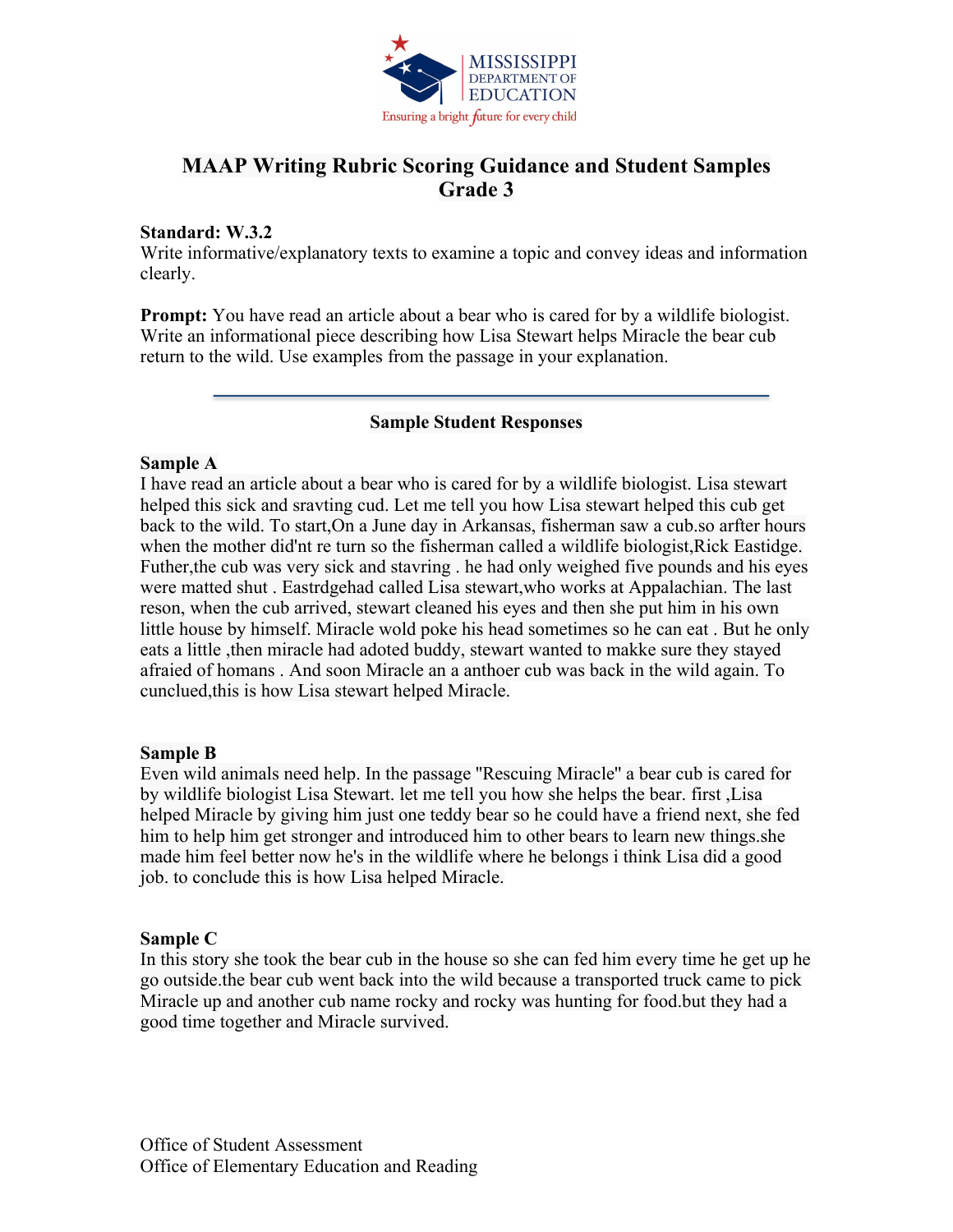

# **MAAP Writing Rubric Scoring Guidance and Student Samples Grade 3**

#### **Sample D**

Lisa Stewart helps the Miracle bear cub return to the wild by helping the bear stay afraid of humans so the bear will easly go back to it's habitat. From paragraph 4 it states,"When the bear cub arrived,Stewart cleaned his eyes and put him in a house by himself.That sentence right there tells you thats she was trying to help the baby cub.I found this important sentence in paragraph 4.This was the first sentence I saw that helped support what I am trying to explain. The question was asking me to find examples how Lisa helps the bear get back to the wild.When I was scrolling down, that one sentence caught my eye, and that is why I wrote it down.Lisa has most likely helped a lot of bears especially Miracle.If Miracle could talk I bet she would say thank you to Lisa,the fisherman,and Ricky.In conclusion,Lisa Stewart is great with bears ,and I hope that Miracle lifes a great life.

#### **Sample E**

I have read the passge mracle adout a sick bear need help . the bear cud was sick to the bear rescuein teunesse. appalachain bear rescuein cudwho lost their mother. Last eastride retuened to pick up a the cud to the wood. Fist beer cud lost their mother a new cud their said make room for you. when the cud arrived the cud their tell wurw adout mother their bite the food.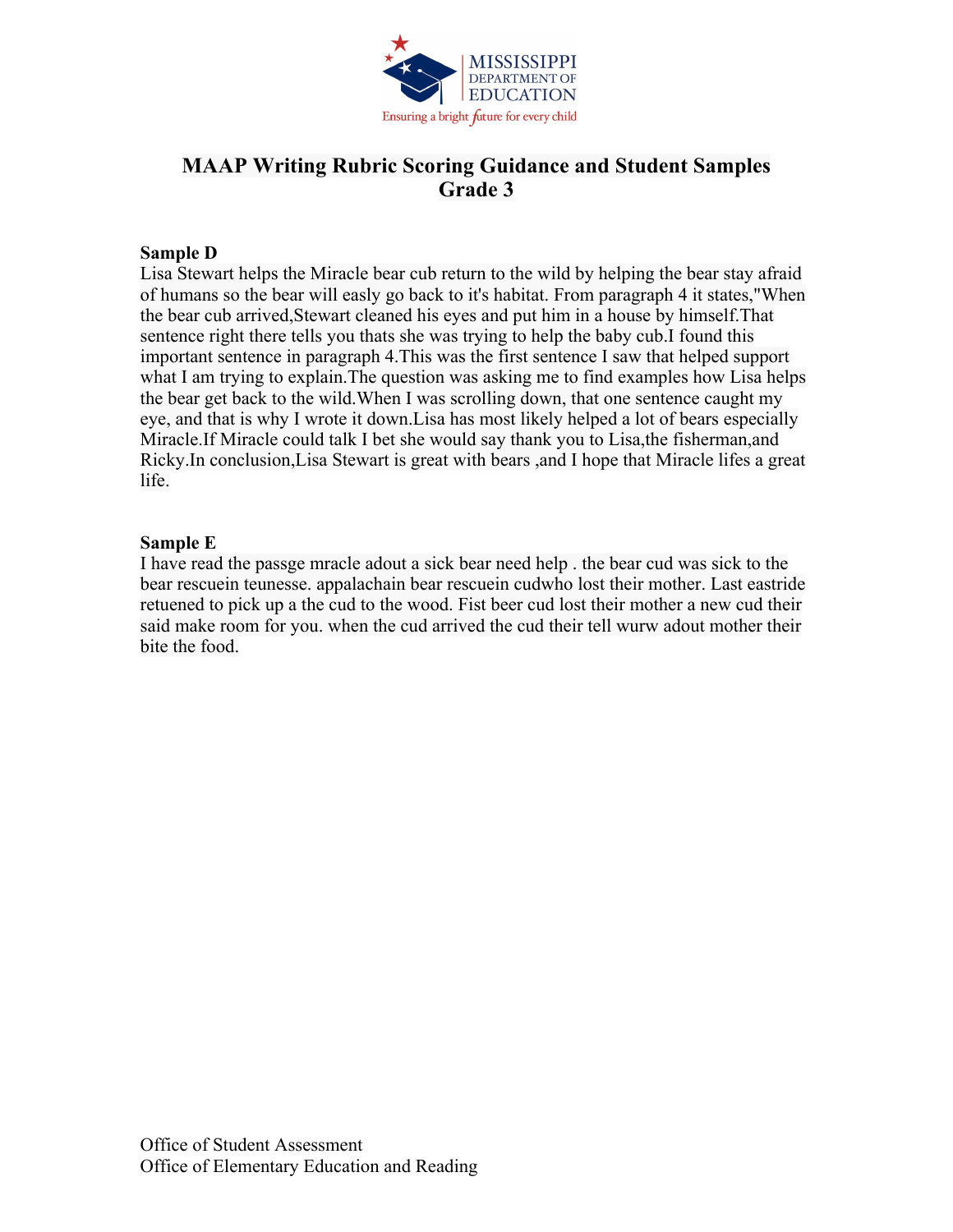

#### **Sample A**

| Development  |  |
|--------------|--|
| Organization |  |
| Grammar      |  |
| Mechanics    |  |

**Development-** Beginning with the section "To start…" and continuing to "…in the wild again" is a summary. Normally summaries get a zero, but this student has original thought before this section and one sentence after the section. This student also uses the word helped, so we know that they have a minimal understanding of what is expected of them.

**Organization-** The summary is told in order which falls under a score point of one. The response does include an introduction and conclusion, but they do not pertain to the body of the essay which also falls under a score point of one.

**Grammar-** Sentences are fluent and varied in length and the writing maintains a tone appropriate to task and word choice is effective. A few minor errors that do not interfere with meaning.

**Mechanics-** The student shows an inconsistent command of spelling and capitalization which is "one" like and punctuation is "two" like, but the response best fits in the score point of one. These errors occasionally impede meaning.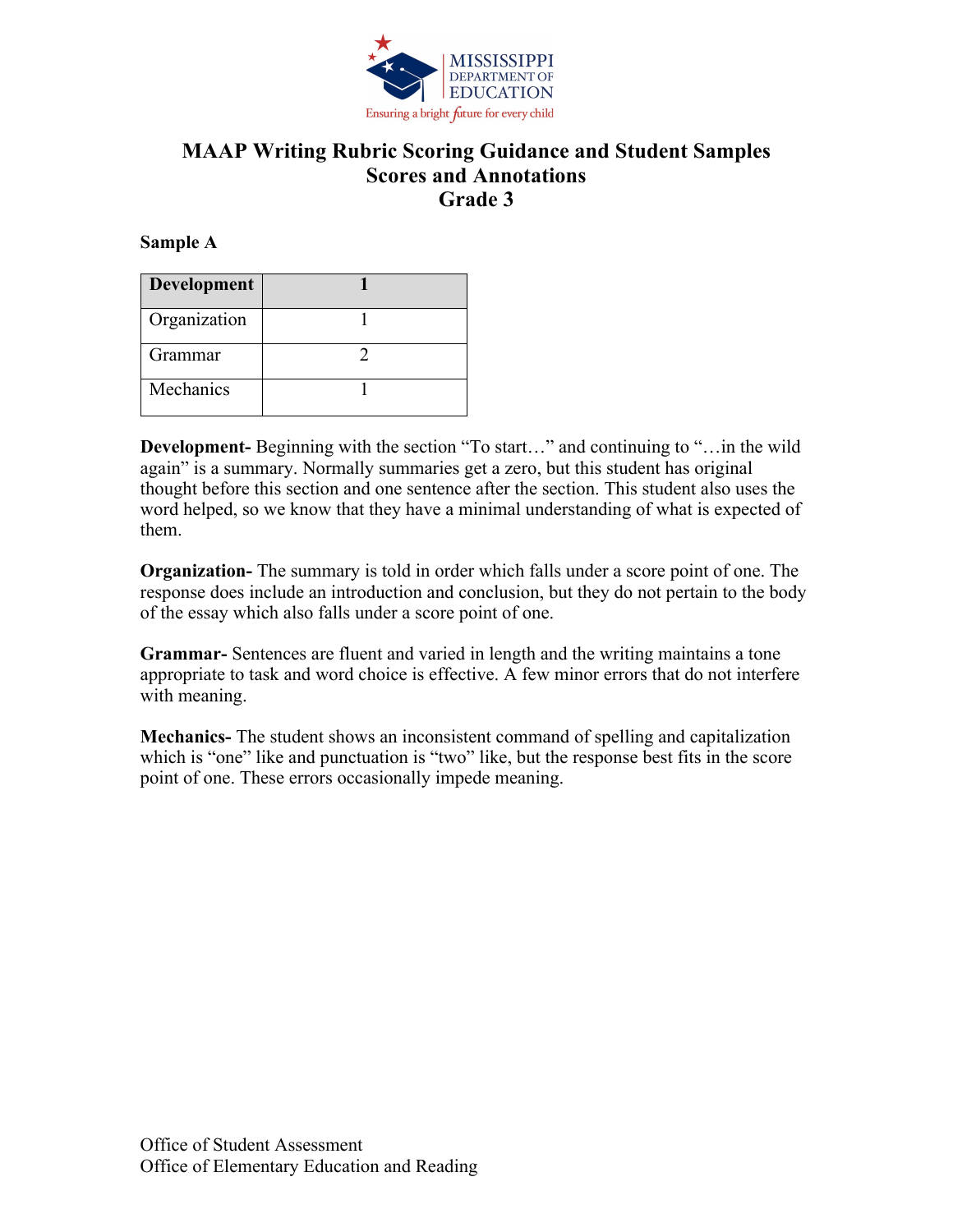

#### **Sample B**

| Development  |  |
|--------------|--|
| Organization |  |
| Grammar      |  |
| Mechanics    |  |

**Development-** This response is generally clear and focused which is 3 like. It contains logical reasoning which is also 3 like. (gave him bear **so he had a friend**, fed him **to help him get stronger**, introduced him to other bears **to learn new things**.) The details are specific, relevant, and accurate based on the text which is 4 like but are listed which is 2 like. This response would best fit in the 3-score point.

**Organization-** This response has a basic conclusion which is 2 like but has a 3 like introduction that contributes to the cohesiveness of the essay. Transitions are used effectively which is 3 like and includes a logical progression of ides which is also 3 like.

**Grammar-** Errors are few and minor, and do not impede meaning. Tone is appropriate to task, purpose and audience.

**Mechanics-** Pattern of capitalization and punctuation errors are present. Personal I is written in lower-case. Mechanical errors occasionally impede meaning. Spelling is more 2-like.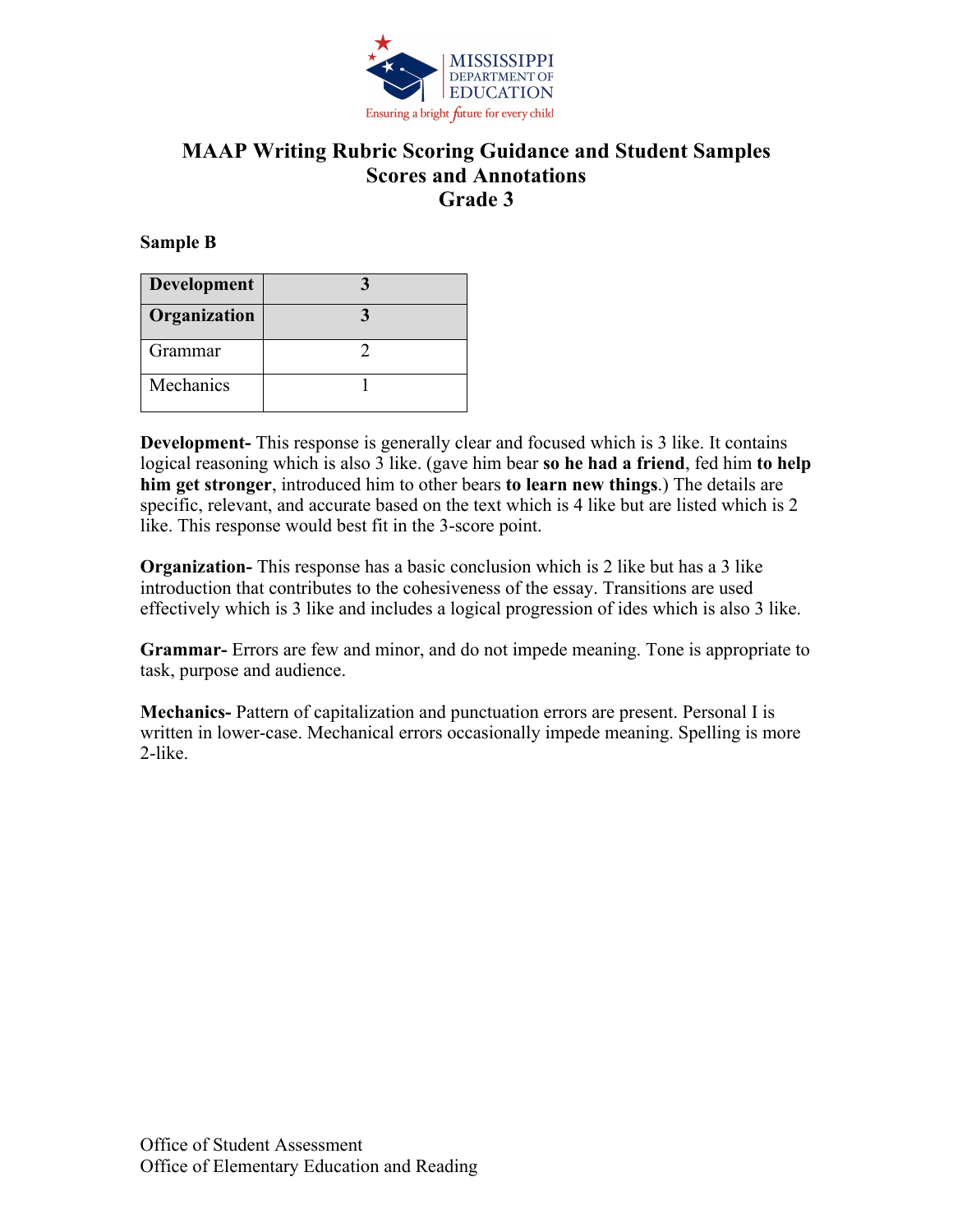

#### **Sample C**

| Development  |  |
|--------------|--|
| Organization |  |
| Grammar      |  |
| Mechanics    |  |

**Development-** Writing shows no understanding of the given task. Writing is a summary of the text, with no reasoning and little evidence.

**Organization-** Retell of the story generally in order.

**Grammar-**Word choice is limited. Some sentences awkward, run-on sentences present. Grammar errors occasionally impede meaning.

**Mechanics-** Pattern of errors in capitalization and punctuation that occasionally impede meaning.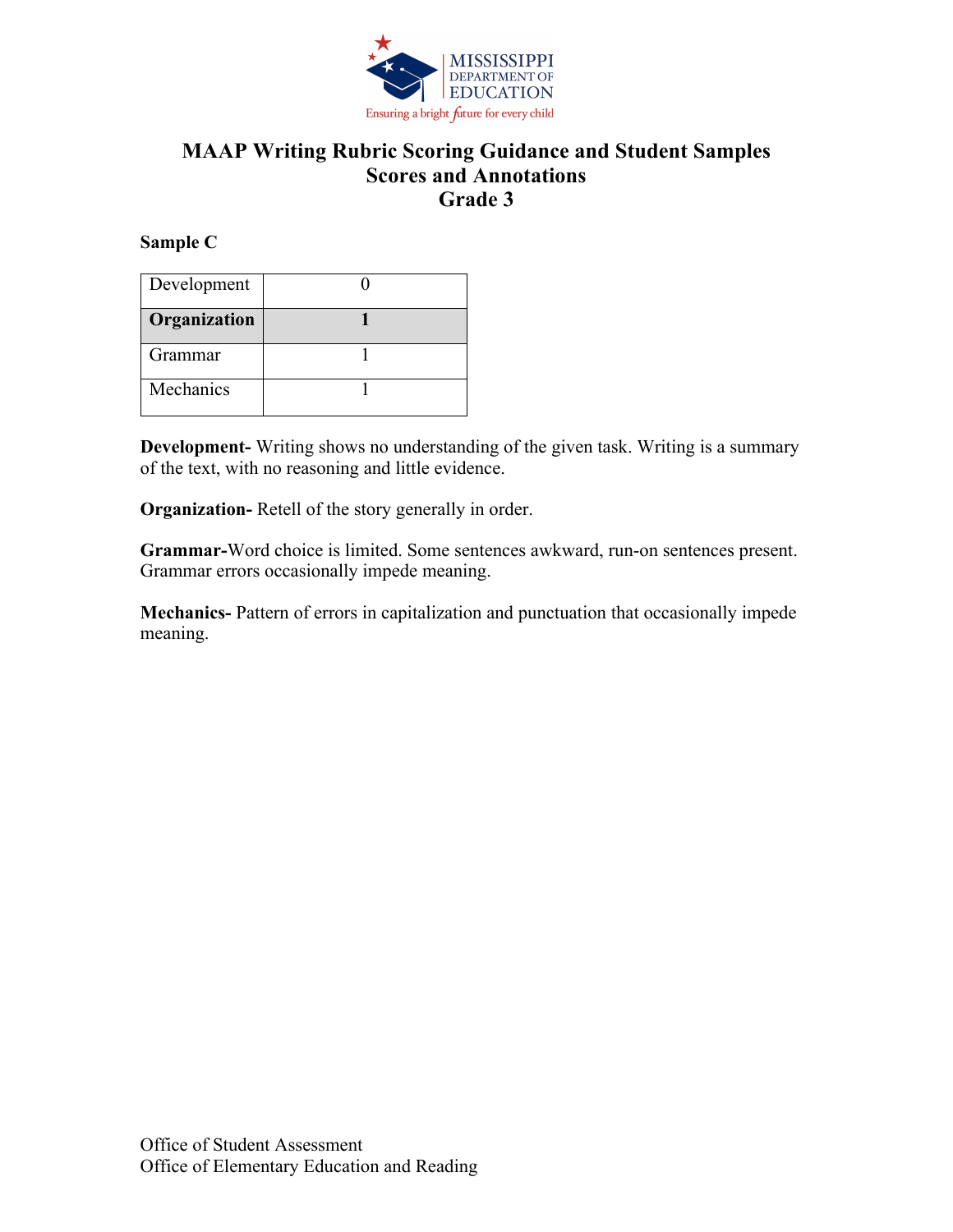

#### **Sample D**

| Development    |  |
|----------------|--|
| Organization   |  |
| <b>Grammar</b> |  |
|                |  |

**Development-** Student uses the key word *help* in the topic sentence demonstrating minimal understanding of the task. Student uses evidence but lacks reasoning.

**Organization-** Introduction and conclusion are present but are disconnected from rest of essay. The student's ideas and answer is difficult to follow.

**Grammar-** The student receives a 2 in Grammar because the student demonstrates strong command of the English language. Varied sentence structures are present, and word choice is effective. Few minor errors (sprinkling) are present in grammar and usage. The meaning is not impeded.

**Mechanics-** The student receives a 2 in Mechanics because the student demonstrates a consistent command of capitalization, punctuation, and spelling. There are minimal and few errors, and no meaning is impeded.